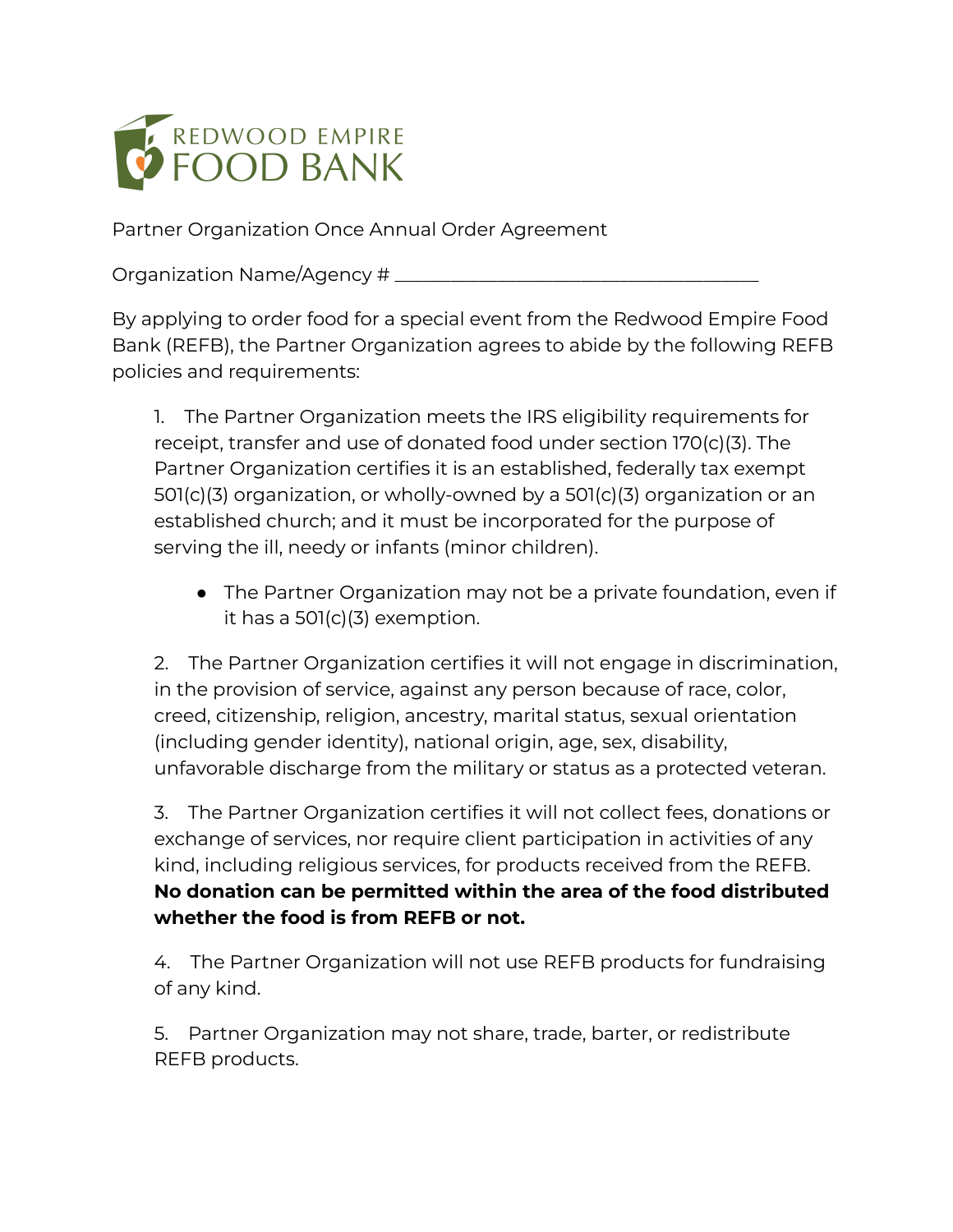6. The Partner Organization agrees to pay its shared maintenance charges based on the terms established by the REFB invoice. No personal checks are accepted.

7. The Partner Organization agrees to a pre-inspection of event location if deemed necessary, as if food is to be cooked/prepared for said event.

8. If foods are to be prepared and served as a meal, the Partner Organization agrees to have a current Food Handler Certificate holder present at time of delivery, food set up, preparation/cooking and service.

9. The Partner Organization agrees that it will only distribute REFB products to programs or individuals residing in their own county.

10. The Partner Organization must properly store, refrigerate and handle (in accordance with Federal, State and local health regulations) REFB products to ensure that these products remain in good condition from the point they are accepted from the REFB until distributed/served to people by the Organization, including required temperature controlled transport.

11. The Partner Organization agrees to use REFB products only in a manner relating to the expressed mission and tax-exempt status of the Organization's food program. Partner Organizations may not give food to volunteers that do not qualify for pantry or soup kitchen services. No personal shopping is permitted.

12. The Partner Organization certifies that it will abide by federal, state and local law, including all applicable statutes and regulations; and will adhere to additional donor stipulations if present.

13. Partner Organization must maintain food bank receipt(s) for 1 year.

14. Partner Organizations may not collect Social Security numbers, copy IDs or gather any other sensitive information.

15. All items shall be accepted in "as is" condition.